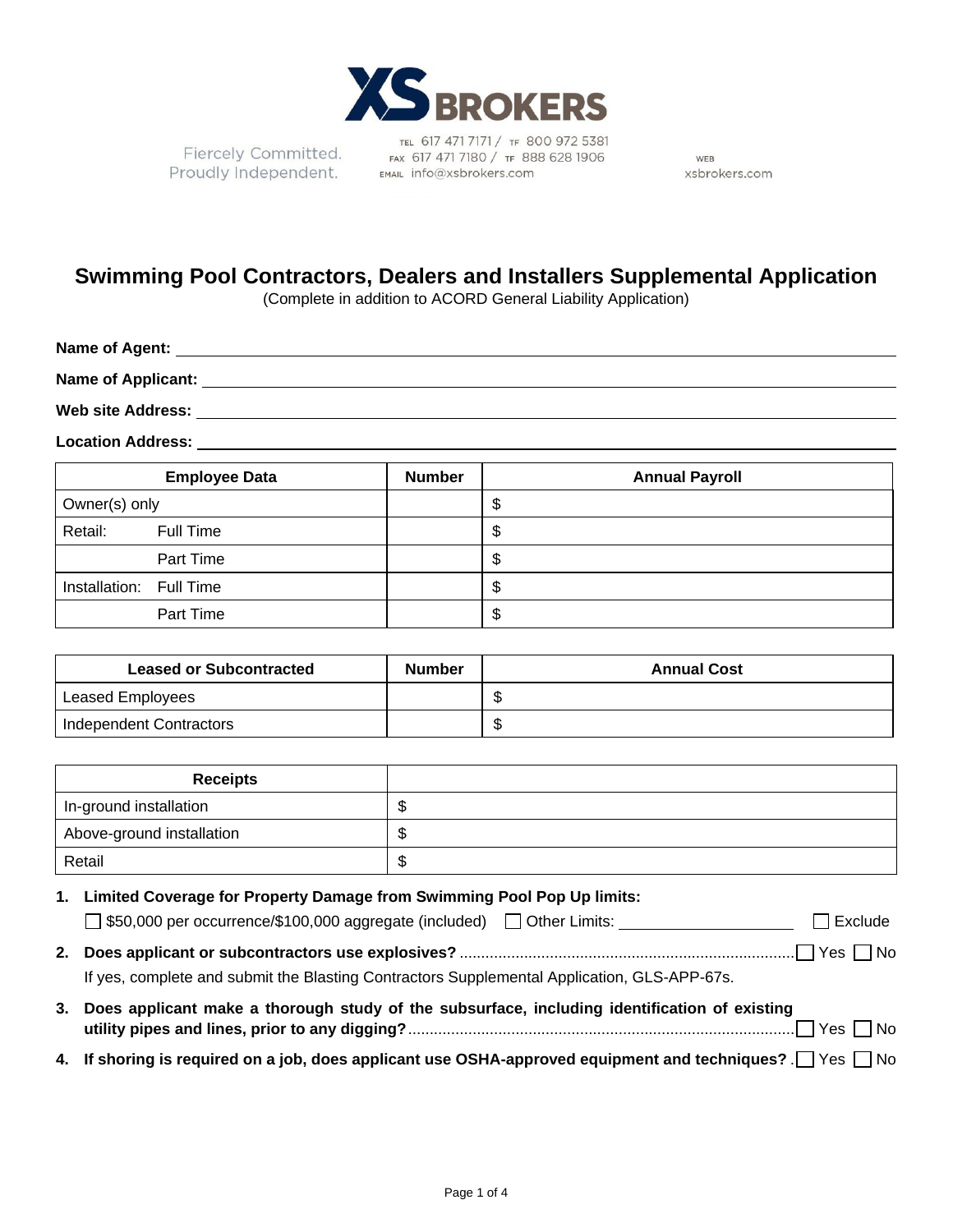| 5.  | Does applicant have sufficient signs, barricades and fences to keep non-employees at a safe                                                                                                                                    |
|-----|--------------------------------------------------------------------------------------------------------------------------------------------------------------------------------------------------------------------------------|
|     | $\Box$ owned; or $\Box$ rented<br>Equipment is:                                                                                                                                                                                |
|     | If rented, attach a copy of the certificate of insurance from the rental company.                                                                                                                                              |
| 6.  |                                                                                                                                                                                                                                |
| 7.  |                                                                                                                                                                                                                                |
|     | If yes, complete and submit the Products Liability Application.                                                                                                                                                                |
| 8.  | Any underground tanks, petroleum products, LPG, flammable liquids or explosives stored on                                                                                                                                      |
|     |                                                                                                                                                                                                                                |
| 9.  |                                                                                                                                                                                                                                |
|     |                                                                                                                                                                                                                                |
| 10. |                                                                                                                                                                                                                                |
| 11. |                                                                                                                                                                                                                                |
| 12. |                                                                                                                                                                                                                                |
|     |                                                                                                                                                                                                                                |
|     |                                                                                                                                                                                                                                |
| 14. |                                                                                                                                                                                                                                |
|     | If yes, indicate estimated number of diving boards or slides installed annually for each of the following:                                                                                                                     |
|     | Diving Boards<br>Slides<br>under 10 feet in height                                                                                                                                                                             |
|     | over 10 feet in height                                                                                                                                                                                                         |
|     | Describe other accessories installed: example and a series of the series of the series of the series of the series of the series of the series of the series of the series of the series of the series of the series of the se |
|     |                                                                                                                                                                                                                                |
|     | 15. Are all operations in compliance with the federal Virginia Graeme Baker Pool and Spa Safety                                                                                                                                |
| 16. | Does applicant comply with the National Spa & Pool Institute's (NSPI) minimum standards of                                                                                                                                     |
|     |                                                                                                                                                                                                                                |
|     |                                                                                                                                                                                                                                |
|     |                                                                                                                                                                                                                                |
| 19. | Does risk engage in the generation of power, other than emergency back-up power, for their                                                                                                                                     |
|     |                                                                                                                                                                                                                                |
|     |                                                                                                                                                                                                                                |
| 20. |                                                                                                                                                                                                                                |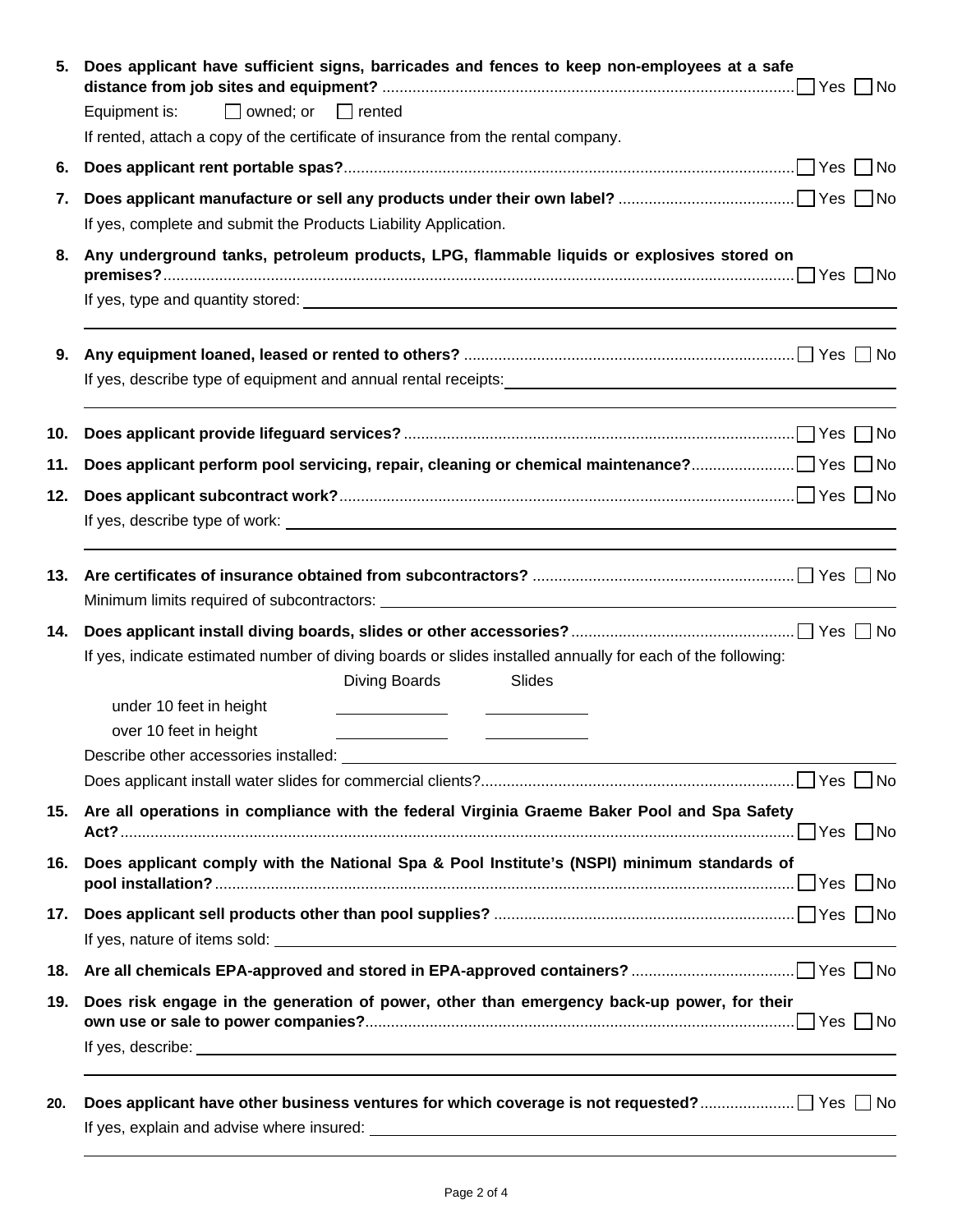This application does not bind the applicant nor the Company to complete the insurance, but it is agreed that the information contained herein shall be the basis of the contract should a policy be issued.

**FRAUD WARNING:** Any person who knowingly and with intent to defraud any insurance company or other person files an application for insurance or statement of claim containing any materially false information or conceals for the purpose of misleading, information concerning any fact material thereto commits a fraudulent insurance act, which is a crime and subjects such person to criminal and civil penalties. **Not applicable in Nebraska, Oregon and Vermont.**

**NOTICE TO COLORADO APPLICANTS:** It is unlawful to knowingly provide false, incomplete, or misleading facts or information to an insurance company for the purpose of defrauding or attempting to defraud the company. Penalties may include imprisonment, fines, denial of insurance and civil damages. Any insurance company or agent of an insurance company who knowingly provides false, incomplete, or misleading facts or information to a policy holder or claimant for the purpose of defrauding or attempting to defraud the policy holder or claimant with regard to a settlement or award payable from insurance proceeds shall be reported to the Colorado Division of Insurance within the Department of Regulatory Agencies.

**WARNING TO DISTRICT OF COLUMBIA APPLICANTS:** It is a crime to provide false or misleading information to an insurer for the purpose of defrauding the insurer or any other person. Penalties include imprisonment and/or fines. In addition, an insurer may deny insurance benefits if false information materially related to a claim was provided by the applicant.

**NOTICE TO FLORIDA APPLICANTS:** Any person who knowingly and with intent to injure, defraud, or deceive any insurer files a statement of claim or an application containing any false, incomplete, or misleading information is guilty of a felony in the third degree.

**NOTICE TO LOUISIANA APPLICANTS:** Any person who knowingly presents a false or fraudulent claim for payment of a loss or benefit or knowingly presents false information in an application for insurance is guilty of a crime and may be subject to fines and confinement in prison.

**NOTICE TO OHIO APPLICANTS:** Any person who knowingly and with intent to defraud any insurance company files an application for insurance or statement of claim containing any materially false information or conceals for the purpose of misleading, information concerning any fact material thereto commits a fraudulent insurance act, which is a crime and subjects such person to criminal and civil penalties.

**NOTICE TO OKLAHOMA APPLICANTS:** Any person who knowingly, and with intent to injure, defraud or deceive any insurer, makes any claim for the proceeds of an insurance policy containing any false, incomplete or misleading information is guilty of a felony.

**NOTICE TO MAINE APPLICANTS:** It is a crime to knowingly provide false, incomplete or misleading information to an insurance company for the purpose of defrauding the company. Penalties may include imprisonment, fines or a denial of insurance benefits.

**NOTICE TO MARYLAND APPLICANTS:** Any person who knowingly and willfully presents a false or fraudulent claim for payment of a loss or benefit or who knowingly and willfully presents false information in an application for insurance is guilty of a crime and may be subject to fines and confinement in prison.

**NOTICE TO RHODE ISLAND APPLICANTS:** Any person who knowingly presents a false or fraudulent claim for payment of a loss or benefit or knowingly presents false information in an application for insurance is guilty of a crime and may be subject to fines and confinement in prison.

**FRAUD WARNING (Applicable in Tennessee, Virginia and Washington):** It is a crime to knowingly provide false, incomplete or misleading information to an insurance company for the purpose of defrauding the company. Penalties include imprisonment, fines and denial of insurance benefits.